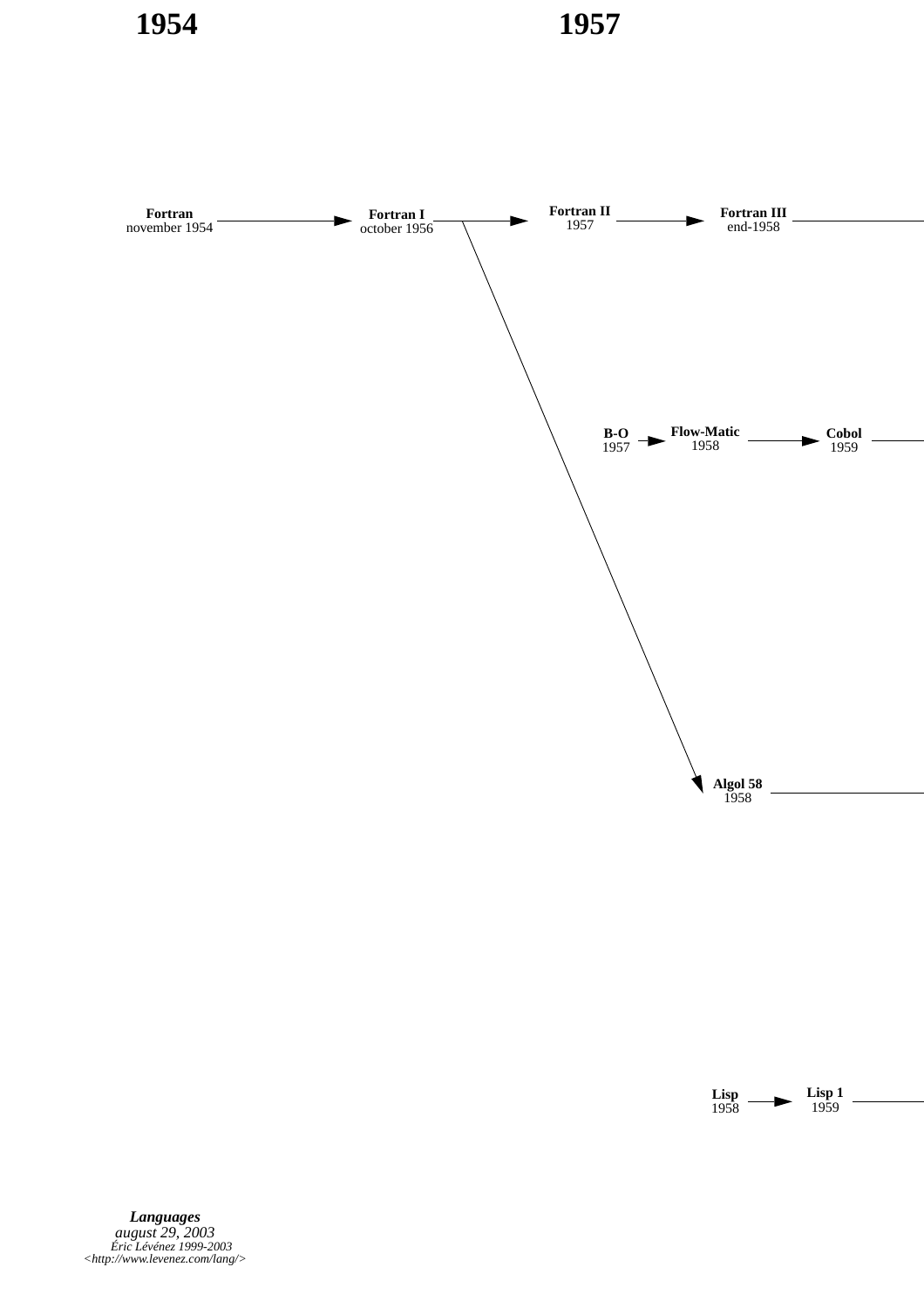**1960 1965**

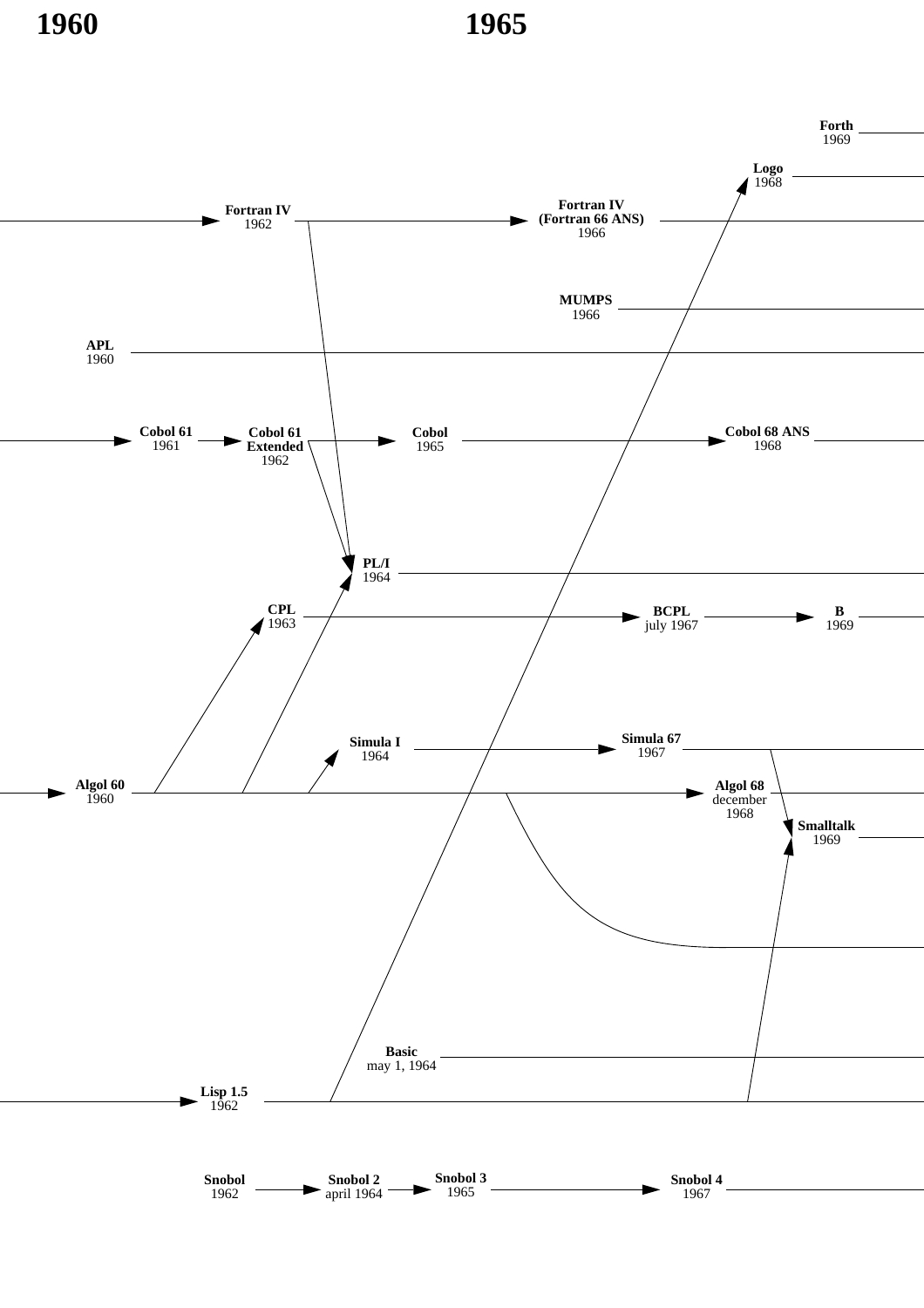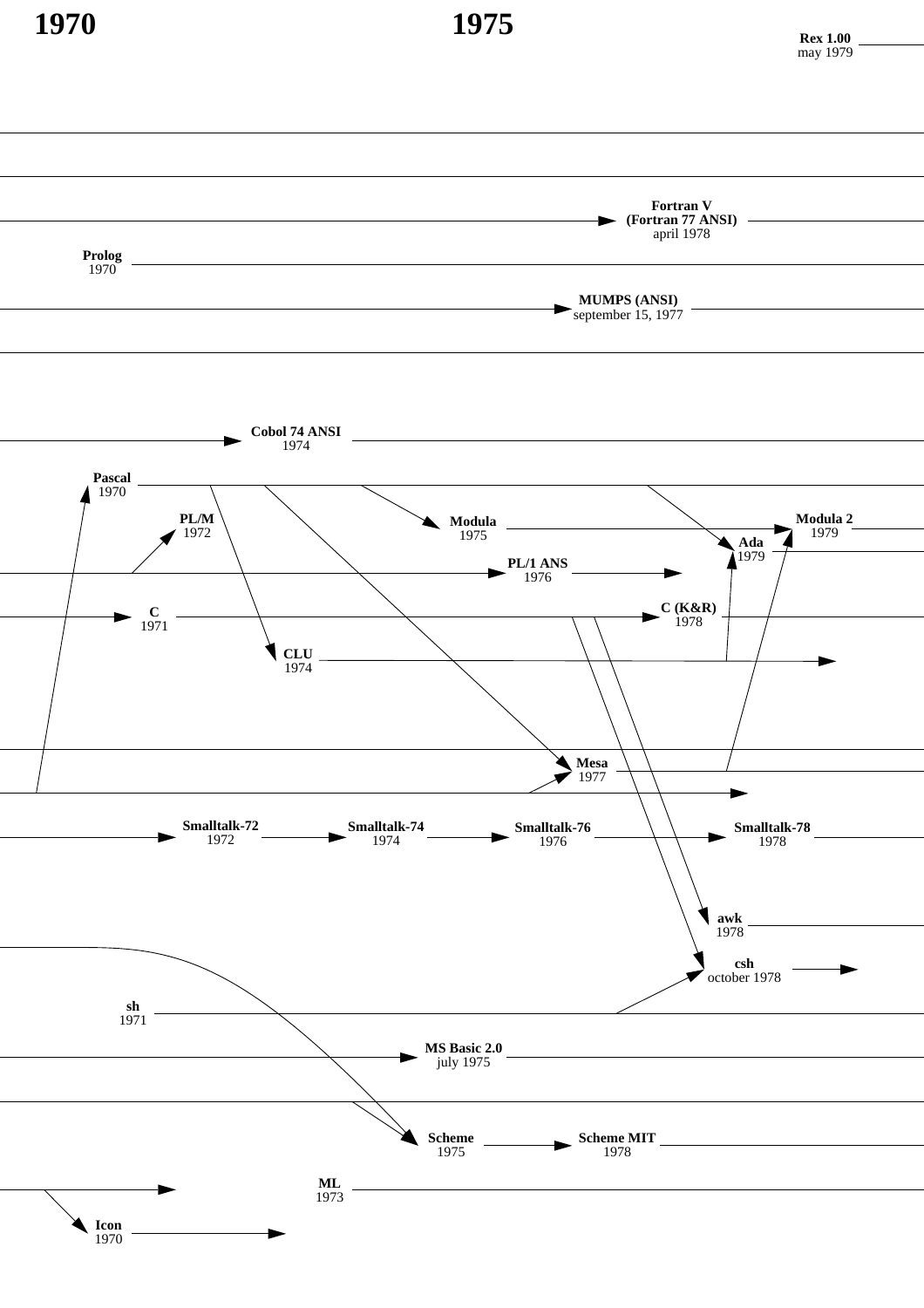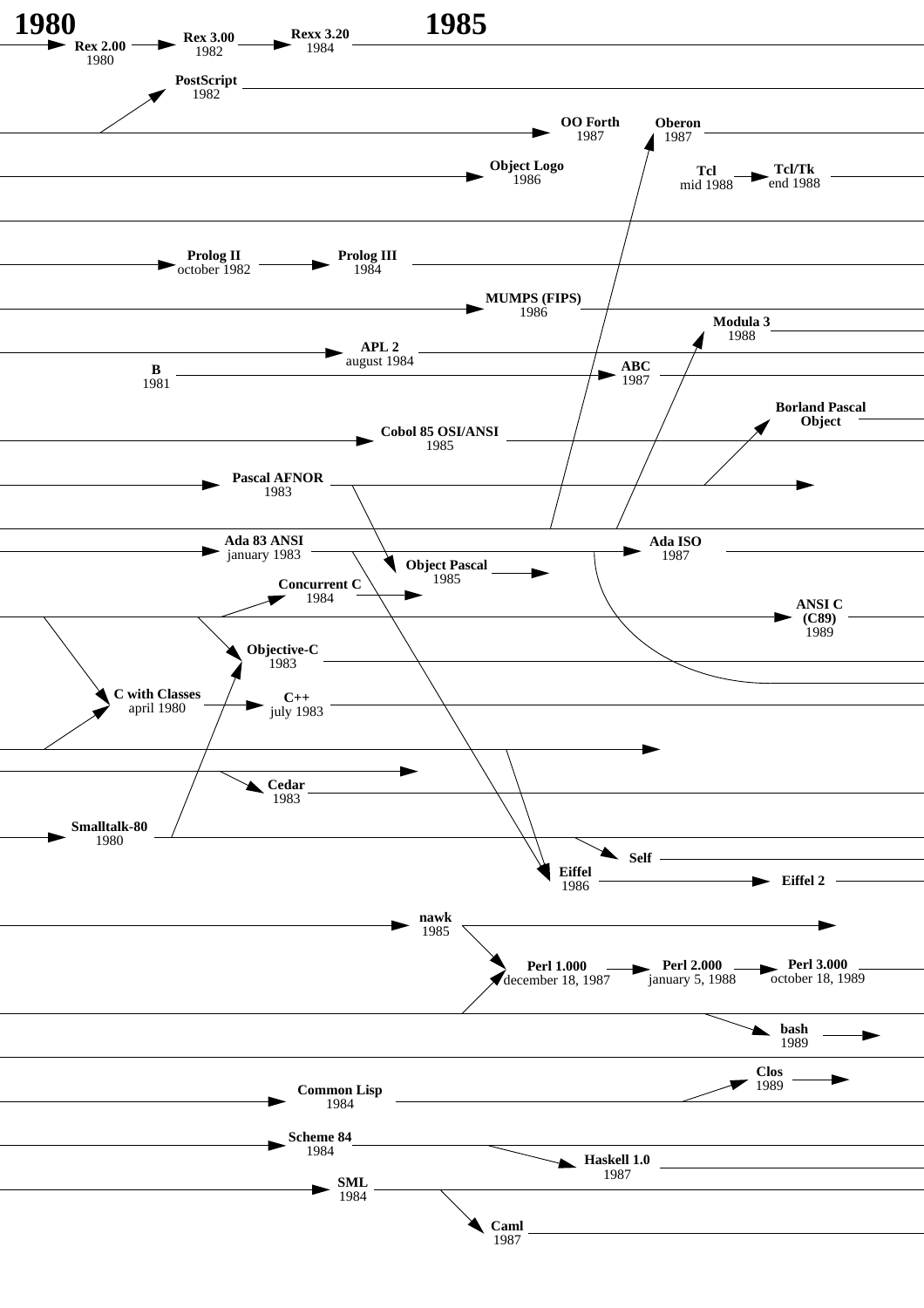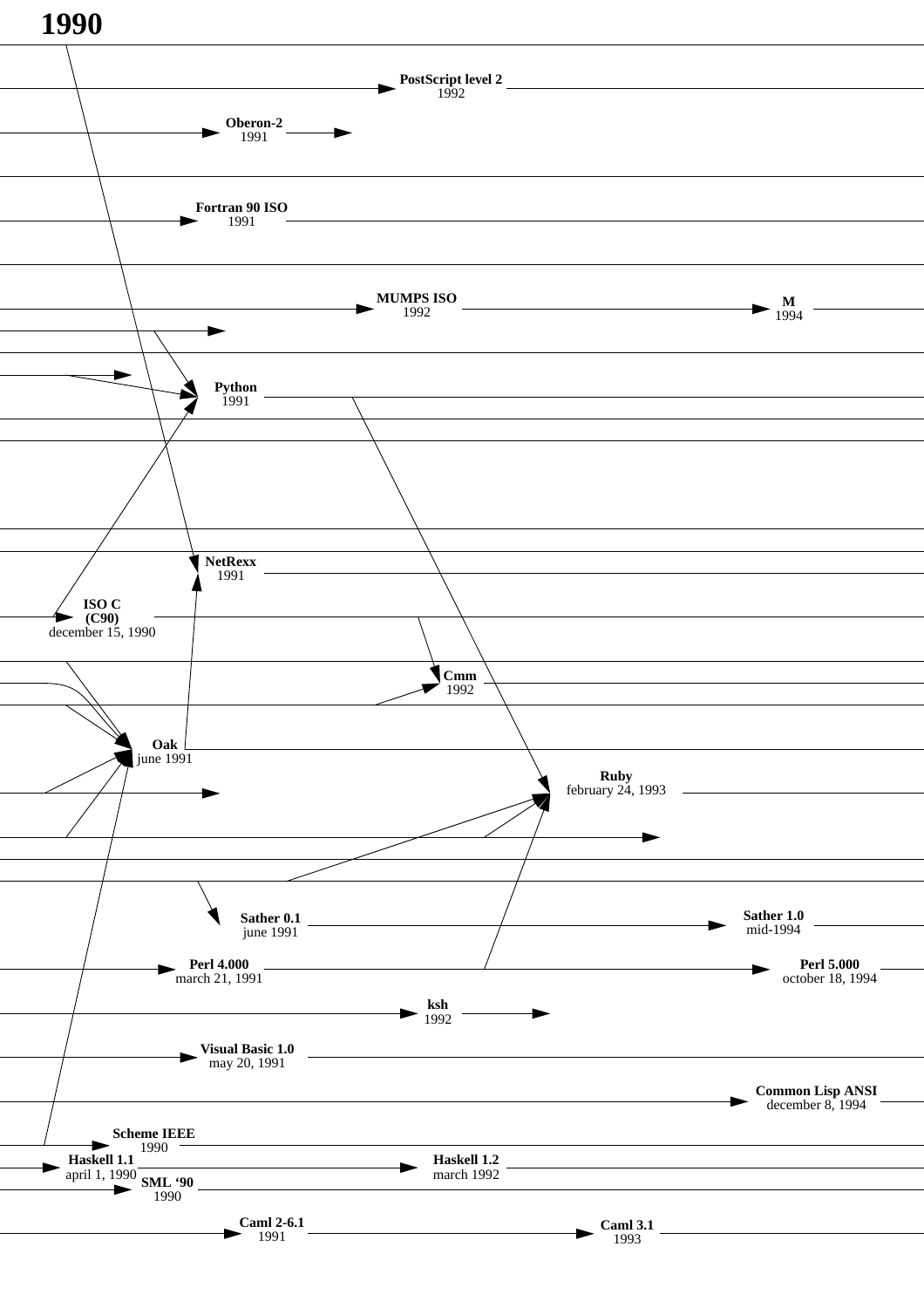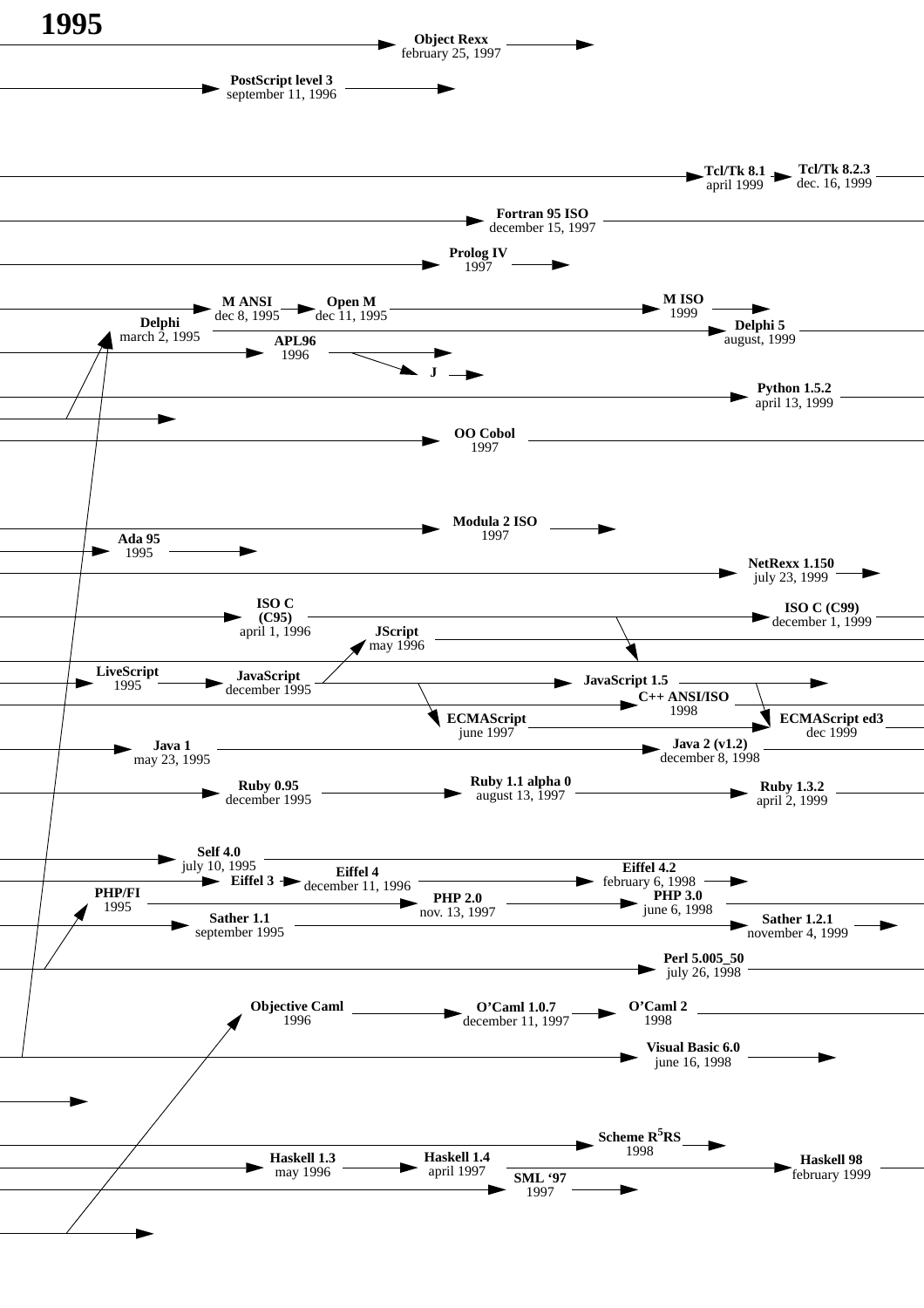**2000**

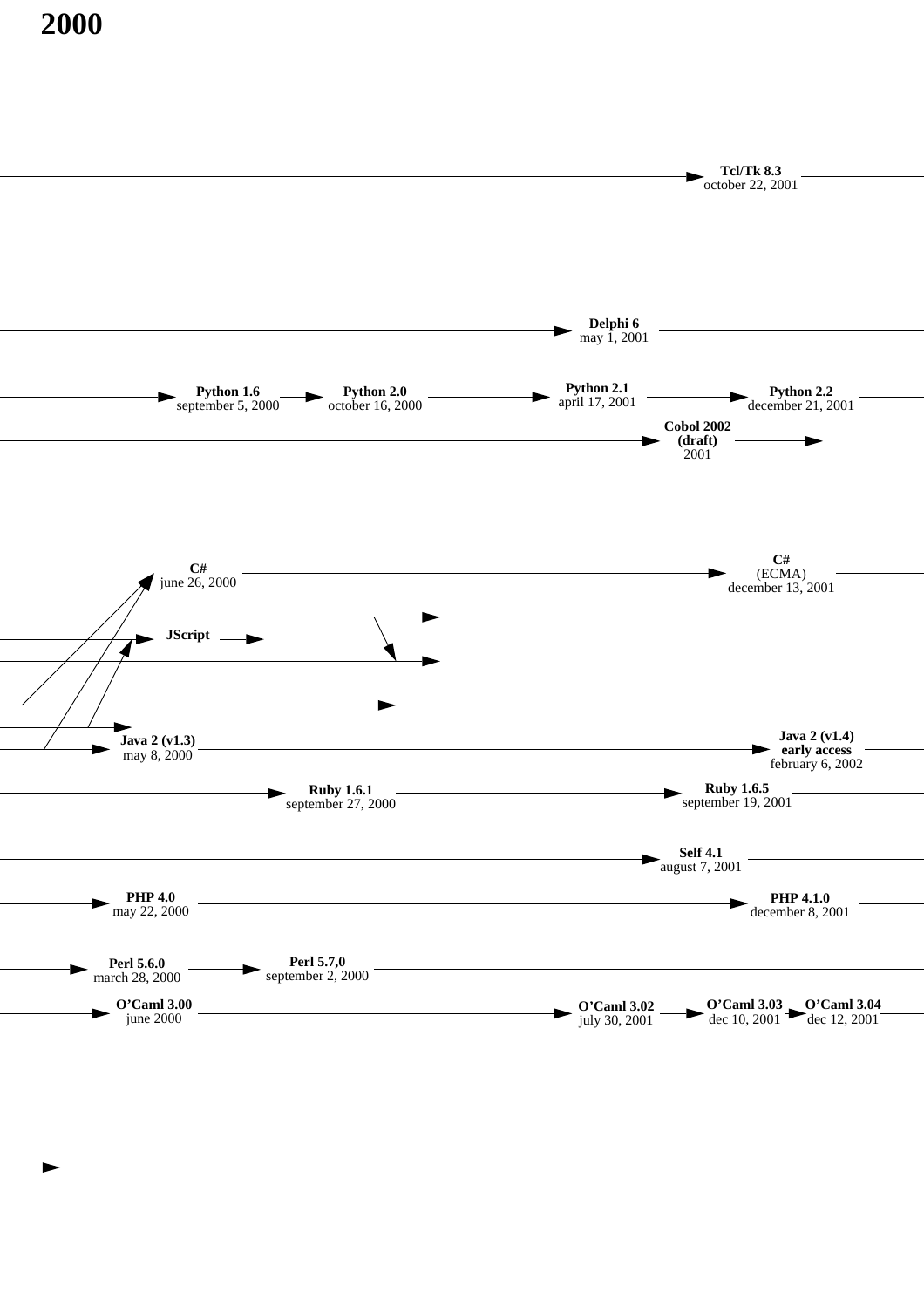## **2002**